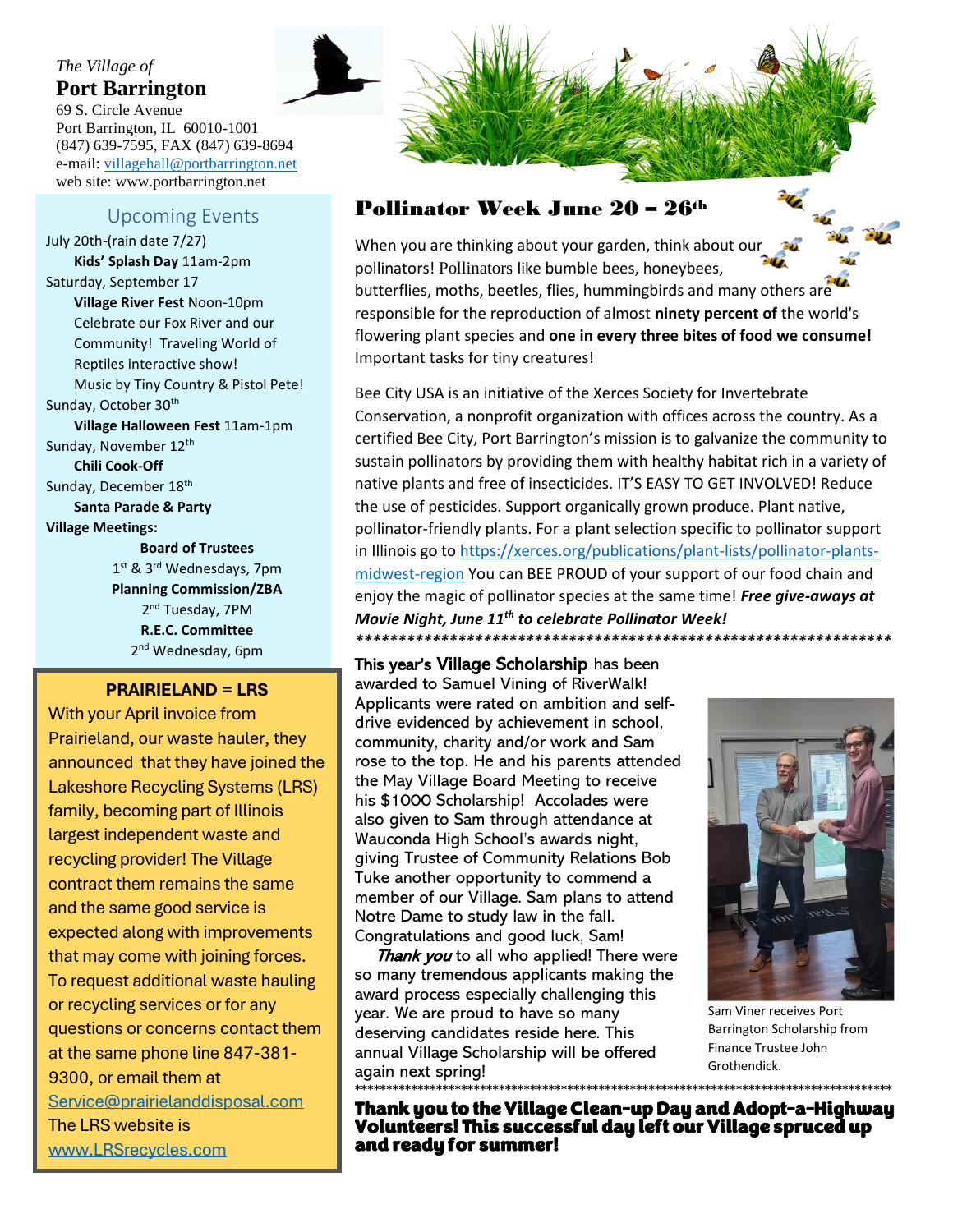# Thanks to a group of volunteers,

**Arbor Day** was celebrated by adding a new Tulip Tree to the "Ring of Natives" around the pond in Hermann Park. Eventual signage will lead the way to learning native tree identification as well as enabling folks to get an idea of a type of tree they may like to plant in their own yards. Thank you to all who participated!

The REC Committee Breakfast Walk had over 40 people at the Broken Oar for breakfast! Crummy weather kept some from walking, but the food was just as good, especially when meeting up with neighbors and friends. Watch for more activities geared toward supporting our local businesses! Eat local! Shop local!

#### **The Best way to avoid the bite of a mosquito…**

 to hire companies offering pest control, caution is advised. Much of Port Barrington is under a water Pesky mosquitoes can really throw a kink in plans to enjoy the outdoors. While it may be tempting protection area by ordinance and certain chemicals are prohibited. Remember, chemicals sprayed in the air or on land and shrubbery can make their way into our waterways! Many pest control chemicals are toxic to fish and other wildlife. Ask questions about products used on your property!

YOU CAN TAKE ACTION to reduce the mosquito population around your home without chemicals!. The best thing you can do is **eliminate all places where water may accumulate in your yard**. Since mosquitos breed in any standing water that is present for more than five days, here are some prime spots to get rid of before those little buggers use them as a nursery!

- --Birdbath (clean weekly) and ornamental ponds (aerate and/or stock with fish)
- --Any toy, garden equipment or container that can hold water
- --Clogged rain gutters or a flat roof without adequate drainage
- --Tree rot hole or hollow stump (fill with sand)
- --Leaky faucet or outdoor pet bowl (change water daily
	- --Pier bumpers (especially tires) Make sure they have holes drilled in them for drainage
	- --Drainage saucers under potted plants
	- --Sandboxes—make sure they drain well
	- --Fence or pier poles that are open at the top.
	- --Leaky faucet or outdoor pet bowl (change water daily)
	- --Tire swings or pier bumpers (Drill holes in them to allow water to drain)
	- --Pool, boat cover or any tarp that collects water

#### **And protect yourselves**!



--Avoid being outside during peak mosquito feeding times—just before and after dust and just before dawn

--Wear light colored, tightly woven clothing and keep trouser legs tucked into boots or socks. 00Use mosquito netting to protect young infants

--Apply mosquito repellent to clothes and always follow label directions. Wash your hands after applying repellent.

**DOING THESE SMALL THINGS CAN MAKE A HUGE DIFFERENCE** and make the outdoors more comfortable for everyone to enjoy!

#### *An update on the Village TNR program from volunteer Pam Hallett:*

This May a few residents started trapping unneutered "community cats". As much as we appreciate their excellent work keeping rodents under control, we do not want to see their numbers increase.

In the last four weeks we have trapped and neutered 10 cats, 5 females and 5 males. They also received rabies vaccinations and a clipped left ear in recognition of being neutered. We also found 25 very young kittens, many born to the now neutered females, others found in local backyards. We are happy to report all kittens have found homes or foster situations!!

The Village and a few of us have generously paid for the neutering done through ASAP, an animal care organization. The cost is \$50 per cat, a savings of about \$200 each if done by a private vet. There are many more unneutered "community cats". Help us continue this trap/ neuter /release (TNR) project. Donations can be dropped off at the Village Hall.

Just imagine if those 25 kittens were left to join the ranks of the "community cats. We would be overrun within a year as cats can breed as young as 4 months and can have a litter every 60 days. Neutering will control this population and make calmer, healthier "Port Barrington cats".



Please contribute by sending monetary donations or donations of cat food or kitty litter to the Village Hall and please support future fundraising efforts directed to this cause!!

THANK YOU R.E.C. COMMITTEE FOR THE **GREAT EGG HUNT!**

SO MANY PEOPLE TURNED OUT MAKING IT SO MUCH FUN TO GATHER AS A COMMUNITY! A special Thank You to Kyle Dunlap for HOPPIN' in to help make the kids (& grown-ups!) **SMILE!**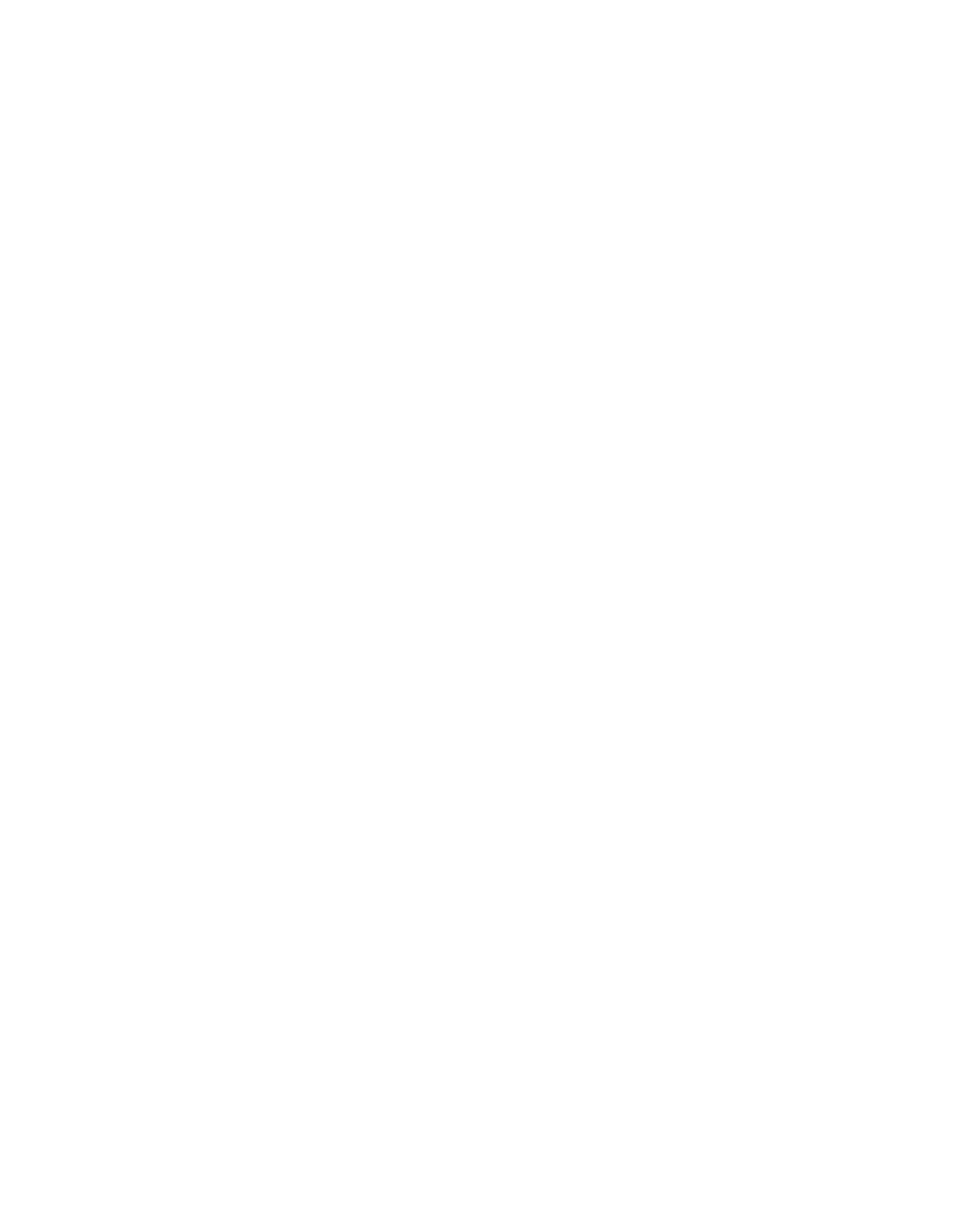